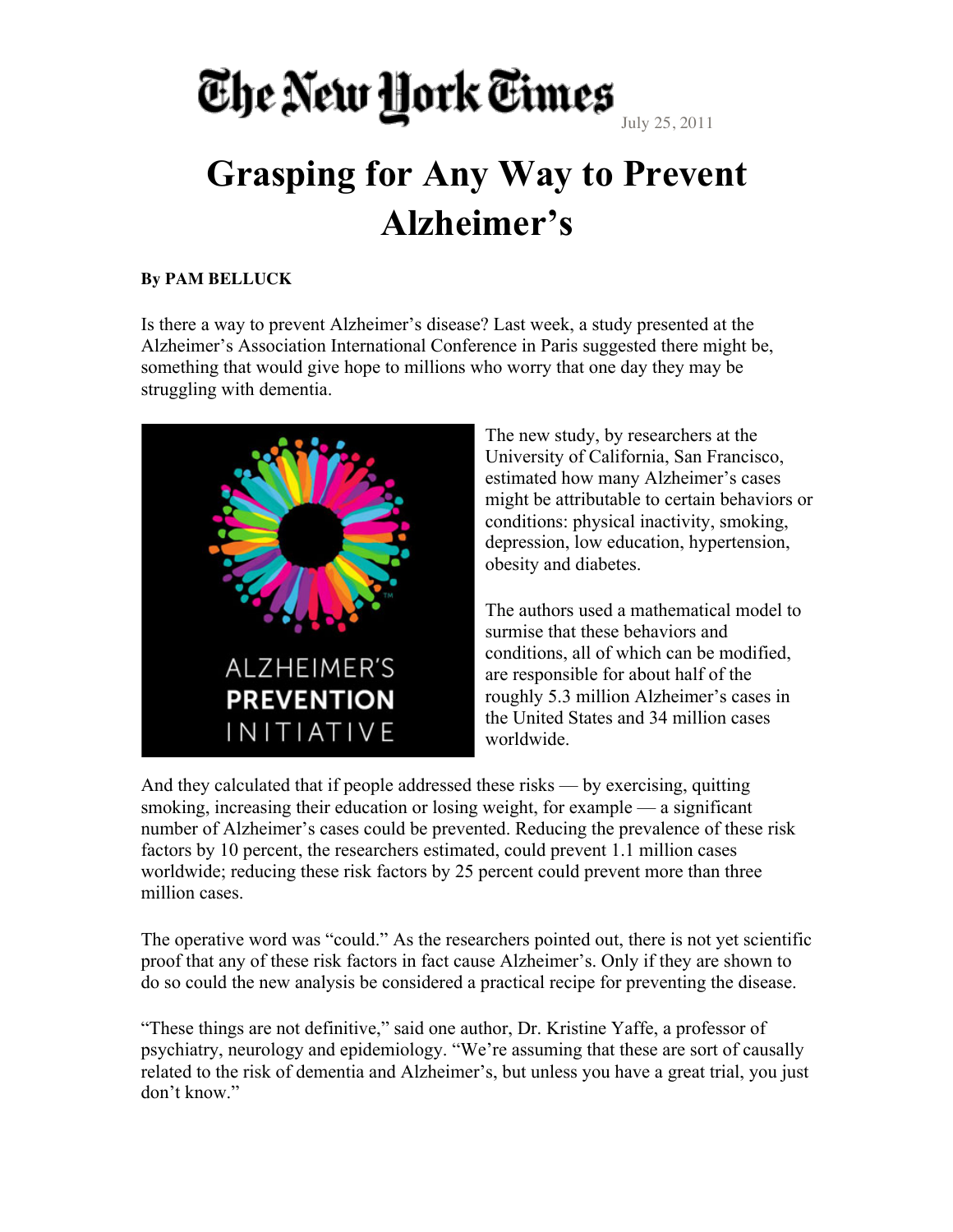## The New Hork Times

July 25, 2011

But while experts may have understood that distinction, not everyone else did. Some headlines made things sound more certain: "7 Things You Can Do to Fight Alzheimer's" or "7 Steps to Prevent Alzheimer's."

In an editorial accompanying the study, both published in the journal Lancet Neurology, Dr. Laura Fratiglioni, director of the Aging Research Center at the Karolinska Institute in Sweden, suggested that the report was valuable, but said that the estimates "could be regarded as only theoretical" until more rigorous research is done.

"We have been able to identify some possible preventive factors," Dr. Fratiglioni said, "but we do not have the final answer because we do not have the experimental studies."

Indeed, research on prevention of Alzheimer's is in its infancy. It has only been since the 1980s that dementia has not been considered a symptom of normal aging. And studies on preventing Alzheimer's can be complicated and costly, especially the randomized controlled trials that provide the strongest evidence. Such trials have to follow people for years, and isolating individual risk factors — separating obesity from hypertension, diabetes, nutrition and physical inactivity, for instance — is challenging.

Last year, a National Institutes of Health panel of experts with no vested interest in Alzheimer's research concluded that "no evidence of even moderate scientific quality exists to support the association of any modifiable factor (such as nutritional supplements, herbal preparations, dietary factors, prescription or nonprescription drugs, social or economic factors, medical conditions, toxins or environmental exposures) with reduced risk of Alzheimer's disease."

Most research, the panel found, involved observational studies, showing that people who did or did not get Alzheimer's had certain characteristics beforehand, but not whether the characteristics were causal.

The panel found the strongest evidence for only one conclusion: that the herb gingko biloba does not prevent Alzheimer's. There was moderate evidence that neither vitamin E nor drugs called cholinesterase inhibitors, used to treat dementia symptoms, decrease risk of Alzheimer's. And there was moderate evidence that the gene ApoE4 significantly increases Alzheimer's risk, as does menopause therapy with estrogens and progestins.

Evidence for or against any other causal factor was poor, often because studies were small, used vague or changing definitions, or did not rigorously monitor what subjects were doing.

"We debated for hours and hours and hours how to write the report, because certainly we didn't want it to be the carrier of bad news," said Dr. Martha Daviglus, the panel's chairwoman and a preventive medicine expert at Northwestern University. But "we wanted the public to realize that at this point nothing that people can sell to them is